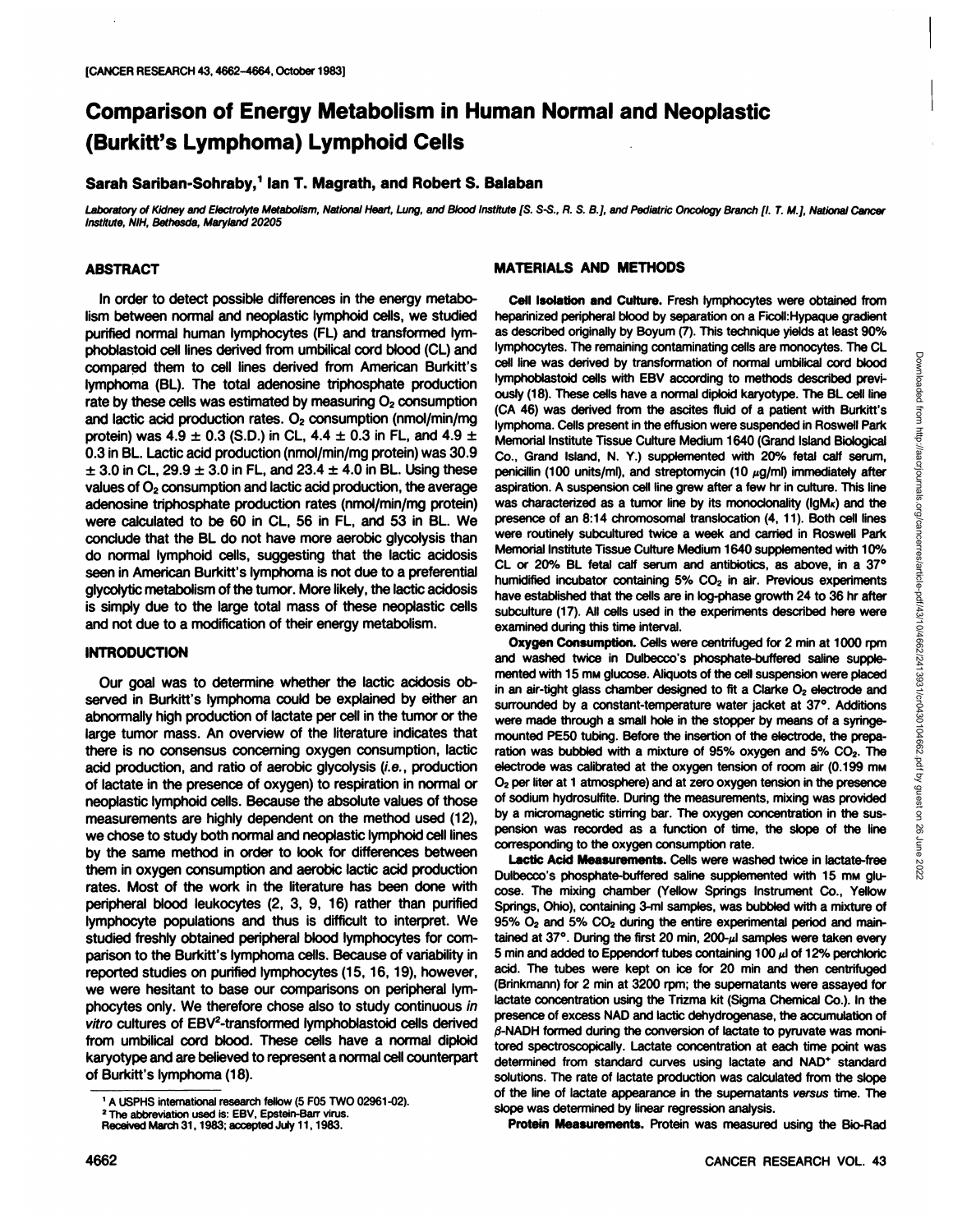#### Table 1

### 02 consumption and lactic acid and ATP production rates

Values of O2 consumption rates in the presence or absence of glucose were not different in the 3 cell types. Lactic acid production was similar in CL and FL and slightly but significantly lower in BL. Total ATP production rates were calculated from the O<sub>2</sub> consumption and lactic acid production rates in the presence of 15 mm glucose.

|               | $O2$ consumption (nmol/min/mg<br>protein) |                            |                                       |                                     | % of ATP pro-<br>duction from |                 |
|---------------|-------------------------------------------|----------------------------|---------------------------------------|-------------------------------------|-------------------------------|-----------------|
| Cell<br>types | 15 mm glucose                             | 0 <sub>mm</sub><br>glucose | Lactic acid (nmol/<br>min/mg protein) | Total ATP (nmol/<br>min/mg protein) | Respi-<br>ration              | Glyco-<br>lysis |
| CL            | $4.9 \pm 0.3^{a}$ (8) <sup>b</sup>        | $9.0 \pm 1.1$ (9)          | $30.9 \pm 3.0$ (8)                    | $60.2 \pm 4.9(8)$                   | 45                            | 55              |
| FL            | $4.4 \pm 0.3$ (6)                         | $8.3 \pm 0.8$ (3)          | $29.9 \pm 3.0$ (5)                    | $56.3 \pm 4.9$ (6)                  | 44                            | 56              |
| BL            | $4.9 \pm 0.3$<br>(6)                      | $9.1 \pm 0.8(7)$           | $23.4 \pm 4.0^{\circ}$ (5)            | $53.0 \pm 6.3$ (6)                  | 52                            | 48              |
| ρ             | $\mathsf{NS}^d$                           | NS                         | < 0.05                                | NS                                  |                               |                 |

 $^a$ Mean  $\pm$  S.D.

**b** Numbers in parentheses, references.

Lactic acid slightly but significantly lower.

<sup>d</sup>NS, not significant.

commercial reagent with bovine globulin as a standard.

All experiments were carried out in triplicate or more. The errors given in the text and Table 1 are S.D.s. A 2-tailed  $t$  test was used in the statistical evaluation of data, and  $p$  values  $<$ 0.05 were taken to indicate statistically significant differences.

#### **RESULTS**

**Oxygen Consumption. The rates of 02 consumption (slope of** PO<sub>2</sub> versus time) in the presence of 15 mm glucose were (nmol/ min/mg protein)  $4.9 \pm 0.3$  in CL,  $4.4 \pm 0.3$  in FL, and  $4.9 \pm 0.3$ in BL (Table 1). As shown in Table 1,  $O<sub>2</sub>$  consumption in the presence of 15 mw glucose was approximately 50% lower than the  $O<sub>2</sub>$  consumption measured in the absence of glucose in both CL and BL (Crabtree effect). It is noteworthy that antimycin A at the concentration of  $5 \times 10^{-6}$  M completely abolished respiration. Lactic acid production (nmol/min/mg protein) also did not differ between normal cultured lymphoid cells  $(30.9 \pm 3.0)$  and fresh lymphocytes (29.9  $\pm$  3.0) and was slightly lower in cultured tumor lymphoid cells (23.4  $\pm$  4.0) as shown in Table 1. The total ATP production rates from respiration and aerobic glycolysis were calculated from the oxygen consumption and lactic acid production measurements. The calculation was done assuming that, during aerobic respiration, 5.6 ATP molecules are produced per  $O<sub>2</sub>$  molecule consumed (14) and that, during aerobic glycolysis, one ATP molecule is produced per lactate and 0.4 ATP molecule is produced per  $O<sub>2</sub>$  molecule consumed when glucose is the only substrate. Total ATP production rates were not different in the 3 groups of cells (Table 1).

## **DISCUSSION**

In this paper, we compared the energy conversion pathways in fresh normal lymphocytes (FL), cultured transformed lymphoid cells (CL), and cultured neoplastic lymphoid cells (BL). Burkitt's lymphoma cells are rapidly dividing blastic cells. Therefore, it would be inappropriate to compare them only to nondividing peripheral blood lymphocytes. Thus, we studied EBV-transformed umbilical cord blood lymphoid cells. These cells, although transformed by EBV, will not induce tumors when implanted s.c. in nude mice and represent an EBV-infected cell type which is present in all EBV-seropositive individuals. They closely resemble normal lymphoblasts and are used here as a surrogate for the unknown normal counterpart of Burkitt's lymphoma cells.

#### Table 2

#### Relative contributions of aerobic respiration and aerobic glycolysis to ATP production

|                                                                                                                                                                                                                                                                                                                                                                                                         | % of ATP production from                                    |            |
|---------------------------------------------------------------------------------------------------------------------------------------------------------------------------------------------------------------------------------------------------------------------------------------------------------------------------------------------------------------------------------------------------------|-------------------------------------------------------------|------------|
|                                                                                                                                                                                                                                                                                                                                                                                                         | Respiration                                                 | Glycolysis |
| <b>Tumor tissues</b>                                                                                                                                                                                                                                                                                                                                                                                    |                                                             |            |
| HTcBH cells (1)                                                                                                                                                                                                                                                                                                                                                                                         | 66                                                          | 33         |
| Ehrlich ascites (25)                                                                                                                                                                                                                                                                                                                                                                                    | 64                                                          | 36         |
| Burkitt's lymphoma cells                                                                                                                                                                                                                                                                                                                                                                                | 52                                                          | 48         |
| Normal tissues                                                                                                                                                                                                                                                                                                                                                                                          |                                                             |            |
| Vascular smooth muscle (20)                                                                                                                                                                                                                                                                                                                                                                             | 75                                                          | 25         |
| Retina (13)                                                                                                                                                                                                                                                                                                                                                                                             | 75                                                          | 25         |
| Pigment epithelium (eye) (13)                                                                                                                                                                                                                                                                                                                                                                           | 50                                                          | 50         |
| Cornea epithelium (13, 24)                                                                                                                                                                                                                                                                                                                                                                              | 70                                                          | 30         |
| Kidney medulla (10)                                                                                                                                                                                                                                                                                                                                                                                     | 70                                                          | 30         |
| Lymphoid cells in culture                                                                                                                                                                                                                                                                                                                                                                               | 45                                                          | 55         |
| <b>Blood lymphocytes</b>                                                                                                                                                                                                                                                                                                                                                                                | 44                                                          | 56         |
| The total production of ATP is essentially the same in the<br>eoplastic as in the control lymphoid cells (Table 1), indicating<br>at the rate of ATP hydrolysis in the 3 cell types is the same. In<br>of the 3 cell types tested, the rate of aerobic glycolysis was<br>ry high and provided approximately 50% of the ATP produced<br>the cells. Thus, a high aerobic glycolysis rate was not peculiar | the neoplastic cell line. Indeed, many other normal tissues |            |

neoplastic as in the control lymphoid cells (Table 1), indicating that the rate of ATP hydrolysis in the 3 cell types is the same. In all of the 3 cell types tested, the rate of aerobic glycolysis was very high and provided approximately 50% of the ATP produced by the cells. Thus, a high aerobic glycolysis rate was not peculiar to the neoplastic cell line. Indeed, many other normal tissues including vascular smooth muscle (20), retina (13, 24), pigment epithelium of the eye (13), cornea (13), and kidney medulla (10) possess high aerobic glycolytic rates as shown in Table 2. These findings confirm the previous conclusions (21) that the high aerobic glycolytic rates found in cancer cells by Warburg (23) are not necessarily confined to tumor cells. Previous studies have shown that the aerobic glycolytic rate of Burkitt's lymphoma cells is sufficient to explain the observed lactic acidosis in patients (5, 6, 21). Our results are consistent with these findings but also indicate that the rate of aerobic glycolysis of Burkitt's lymphoma cells is no greater than that of normal lymphocytes. Thus, we conclude that the lactic acidosis seen in patients (5,6,22) cannot be accounted for by a preferential glycolytic metabolism of the tumor but is due, rather, to the presence of large masses of neoplastic cells producing lactate at a normal rate. In addition, local hypoxia within the tumor could also contribute to lactic acidosis through anaerobic glycolysis (8).